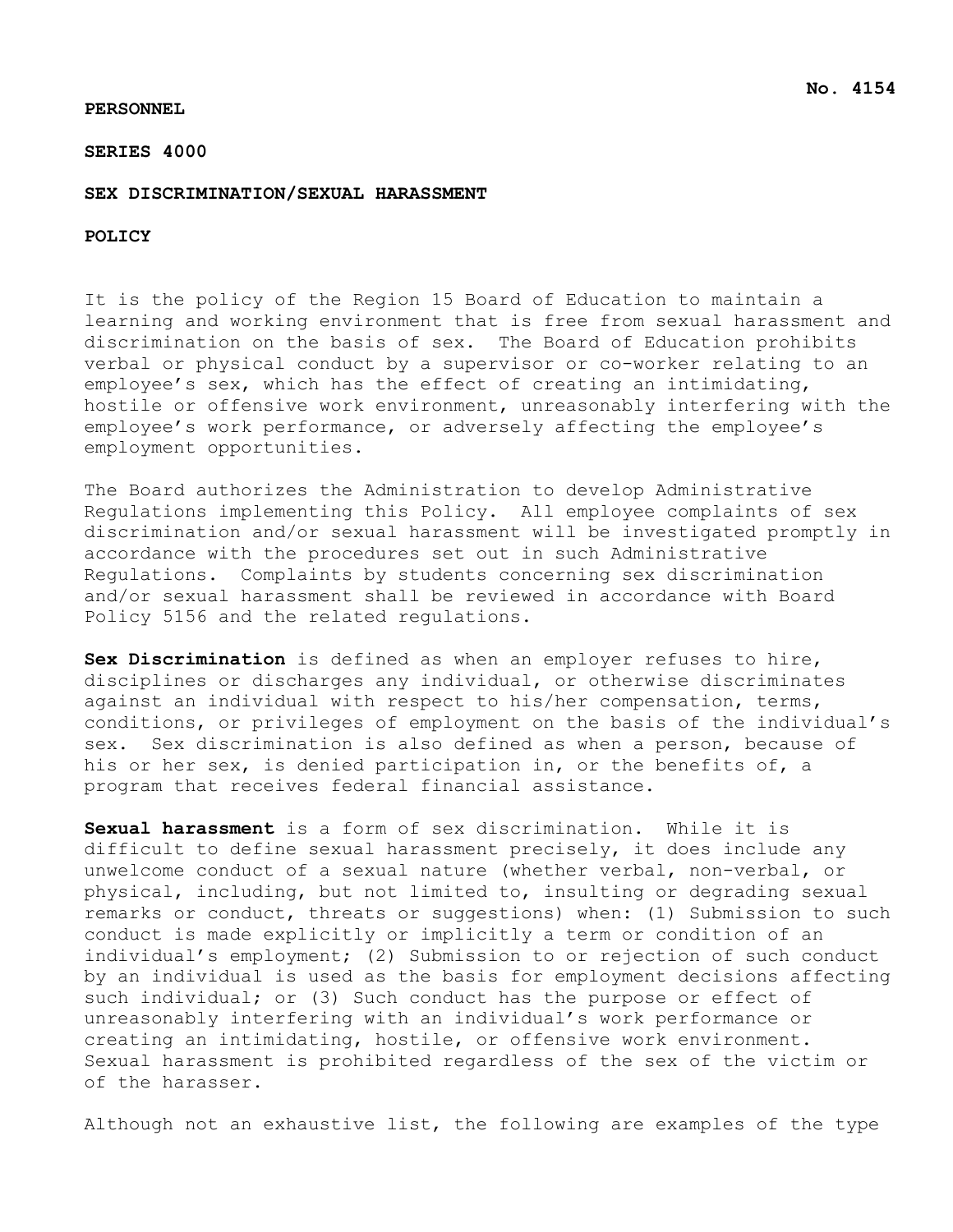## of conduct prohibited by this policy:

- 1. Unwelcome sexual advances from a co-worker or supervisor, such as unwanted hugs, touches, or kisses;
- 2. Unwelcome attention of a sexual nature, such as degrading, suggestive or lewd remarks or noises;
- 3. Dirty jokes, derogatory or pornographic posters, cartoons or drawings; and
- 4. The threat or suggestion that continued employment advancement, assignment or earnings depend on whether or not the employee will submit to, or tolerate, sexual harassment.

The Board of Education encourages all victims of sex discrimination or sexual harassment, as well as any persons with knowledge of sex discrimination or sexual harassment, to promptly report complaints to appropriate school administrators. Employee complaints of sex discrimination/harassment will be promptly investigated in accordance with procedures set out in the following Administrative Regulations and corrective action taken where appropriate. The district will maintain the confidentiality to the extent appropriate, in accordance with law.

Any infraction of this policy by supervisors or co-workers should be reported immediately to the Title IX Coordinator, the Superintendent, or his/her designee, in accordance with the district's sex discrimination and sexual harassment grievance procedures. Retaliation against any employee for complaining about sex discrimination or sexual harassment is prohibited under this policy and is illegal under state and federal law. Any retaliation will result in disciplinary action against the retaliator. Violations of this policy will not be permitted and may result in disciplinary action, up to and including termination of employment. Individuals who engage in acts of sex discrimination or sexual harassment may also be subject to civil and criminal penalties.

Legal References:

- 42 U.C.C. §2000 (e) et seq. (Title VII)
- 29 C.F.R. §1604.11 (EEOC Guidelines on Sexual Harassment)
- 20 U.S.C. §1681- et seq. Title IX)
- 34 C.F.R. § 106 et seq.
- Meritor Savings Bank, FSB v. Vinson, 477 U.S. 57 (1986)
- Connecticut General Statutes §46a-60(a)
- Regs. Conn. State Agencies §§ 46a-54-200 through 46a-54-207
- Constitution of the State of Connecticut, Article I, Section

20

Attachment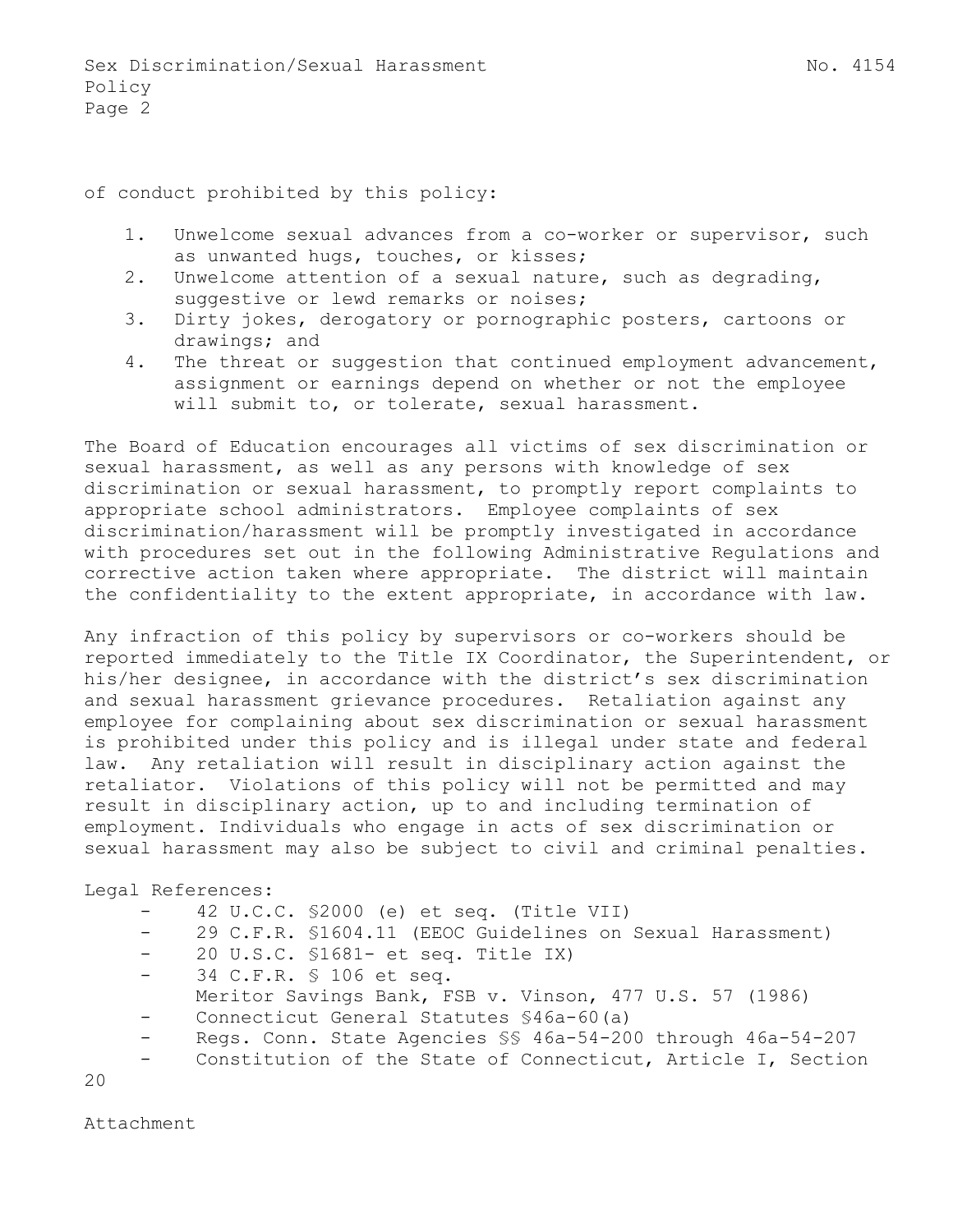| Adopted: 8 June                      |  | 1992 |
|--------------------------------------|--|------|
| Revision Approved: 14 March          |  | 1994 |
| Revision Approved: 26 October        |  | 1998 |
| Revision Approved: 22 October        |  | 2001 |
| Revision Approved: 11 September 2006 |  |      |